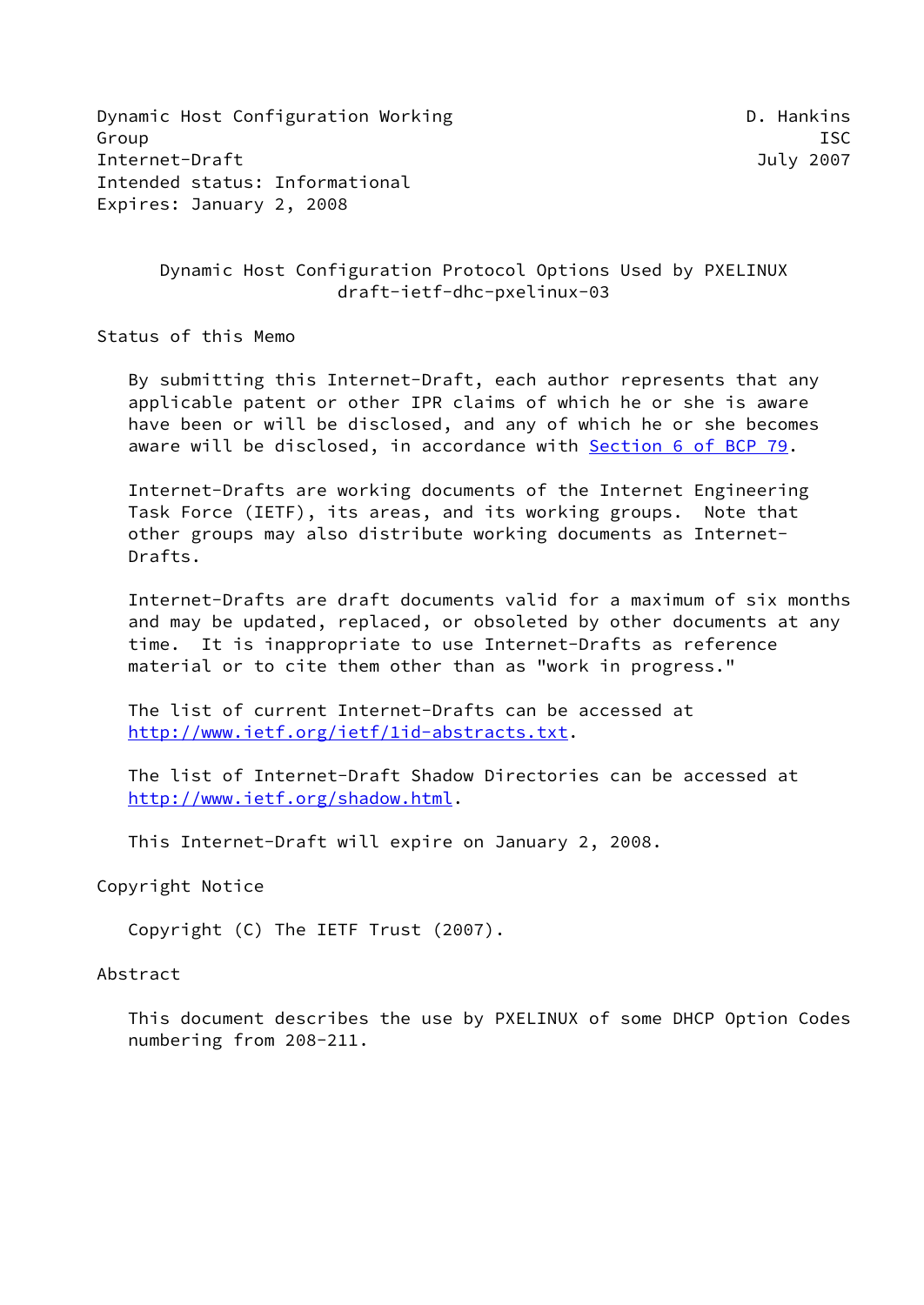# Internet-Draft PXELINUX Options July 2007

# Table of Contents

| $1$ .            |                                                                                       |  |  |  |  |  |  |  |  |  |
|------------------|---------------------------------------------------------------------------------------|--|--|--|--|--|--|--|--|--|
| $\overline{2}$ . |                                                                                       |  |  |  |  |  |  |  |  |  |
| 3.               |                                                                                       |  |  |  |  |  |  |  |  |  |
| 3.1.             |                                                                                       |  |  |  |  |  |  |  |  |  |
| 3.2.             |                                                                                       |  |  |  |  |  |  |  |  |  |
|                  |                                                                                       |  |  |  |  |  |  |  |  |  |
| 3.4.             |                                                                                       |  |  |  |  |  |  |  |  |  |
|                  | $\underline{4}$ . Configuration File Option 5                                         |  |  |  |  |  |  |  |  |  |
| 4.1.             |                                                                                       |  |  |  |  |  |  |  |  |  |
| 4.2.             |                                                                                       |  |  |  |  |  |  |  |  |  |
| 4.3.             |                                                                                       |  |  |  |  |  |  |  |  |  |
| 4.4.             |                                                                                       |  |  |  |  |  |  |  |  |  |
| 4.5.             | Client and Server Behaviour 6                                                         |  |  |  |  |  |  |  |  |  |
|                  |                                                                                       |  |  |  |  |  |  |  |  |  |
| 5.1.             |                                                                                       |  |  |  |  |  |  |  |  |  |
| 5.2.             |                                                                                       |  |  |  |  |  |  |  |  |  |
| 5.3.             |                                                                                       |  |  |  |  |  |  |  |  |  |
| 5.4.             |                                                                                       |  |  |  |  |  |  |  |  |  |
| 5.5.             | Client and Server Behaviour 8                                                         |  |  |  |  |  |  |  |  |  |
|                  |                                                                                       |  |  |  |  |  |  |  |  |  |
| 6.1.             |                                                                                       |  |  |  |  |  |  |  |  |  |
| 6.2.             |                                                                                       |  |  |  |  |  |  |  |  |  |
| 6.3.             |                                                                                       |  |  |  |  |  |  |  |  |  |
| 6.4.             | Response to RFC3942 10                                                                |  |  |  |  |  |  |  |  |  |
| 6.5.             | Client and Server Behaviour 10                                                        |  |  |  |  |  |  |  |  |  |
| $\overline{1}$ . | Specification Conformance 10                                                          |  |  |  |  |  |  |  |  |  |
| 8.               | Security Considerations $\ldots$ 10                                                   |  |  |  |  |  |  |  |  |  |
| 9.               | IANA Considerations $\ldots \ldots \ldots \ldots \ldots \ldots \ldots \underline{11}$ |  |  |  |  |  |  |  |  |  |
|                  |                                                                                       |  |  |  |  |  |  |  |  |  |
|                  |                                                                                       |  |  |  |  |  |  |  |  |  |
|                  |                                                                                       |  |  |  |  |  |  |  |  |  |
|                  | 11.2. Informative References 12                                                       |  |  |  |  |  |  |  |  |  |
|                  |                                                                                       |  |  |  |  |  |  |  |  |  |
|                  | Intellectual Property and Copyright Statements 14                                     |  |  |  |  |  |  |  |  |  |
|                  |                                                                                       |  |  |  |  |  |  |  |  |  |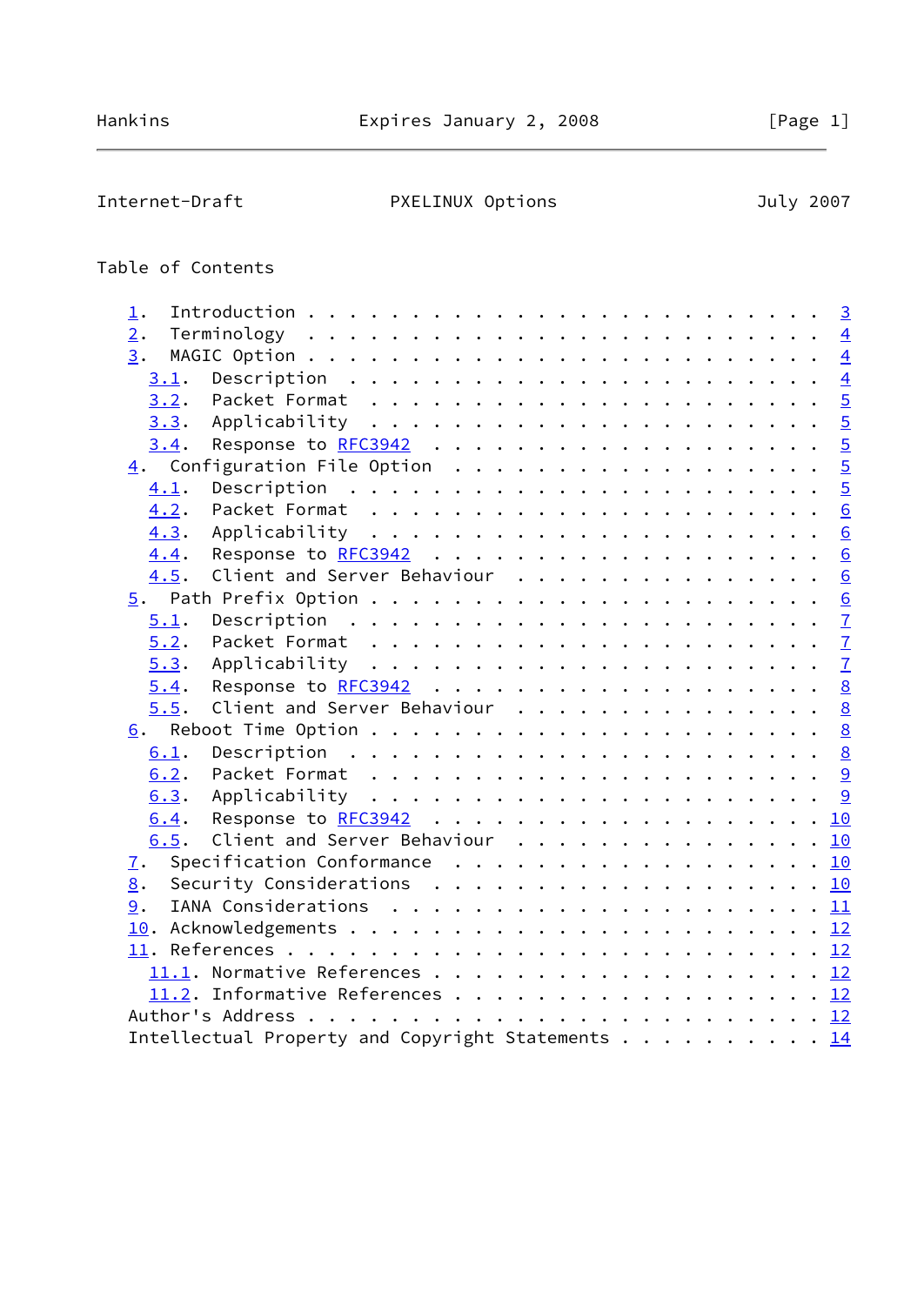Hankins **Expires January 2, 2008** [Page 2]

<span id="page-2-1"></span>

#### Internet-Draft PXELINUX Options July 2007

### <span id="page-2-0"></span>[1](#page-2-0). Introduction

 PXE, the Preboot eXecution Environment, is a first-stage network bootstrap agent. PXE is loaded out of firmware on the client host, and performs DHCP  $[\underline{1}]$  queries to obtain an IP Address.

 Once on the network, it loads a second-stage bootstrap agent as configured by DHCP header and option contents.

 PXELINUX is one such second-stage bootstrap agent. Once PXE has passed execution to it, PXELINUX seeks its configuration from a cache of DHCP Options supplied to the PXE first-stage agent, and then takes action based upon those options.

Most frequently, this implies loading via TFTP  $[6]$  $[6]$  one or more images which are decompressed into memory and executed to pass execution to the final Host Operating System.

 PXELINUX uses DHCP Options 208-211 to govern parts of this bootstrap process, but these options are not requested by the PXE DHCP Client at the time it acquires its lease...at that time, the PXE bootloader has no knowledge that PXELINUX is going to be in use, and even so would have no way to know what option(s) PXELINUX might digest. Local installations that serve this PXELINUX image to its clients must also configure their DHCP Servers to provide these options even though they are not on the DHCP Parameter Request List  $[2]$  $[2]$ .

These options are:

- o "MAGIC" 208 An option whose presence and content verifies to the PXELINUX bootloader that the options numbered 209-211 are for the purpose as described herein.
- o "ConfigFile" 209 Configures the path/filename component of the configuration file's location which this bootloader should use to configure itself.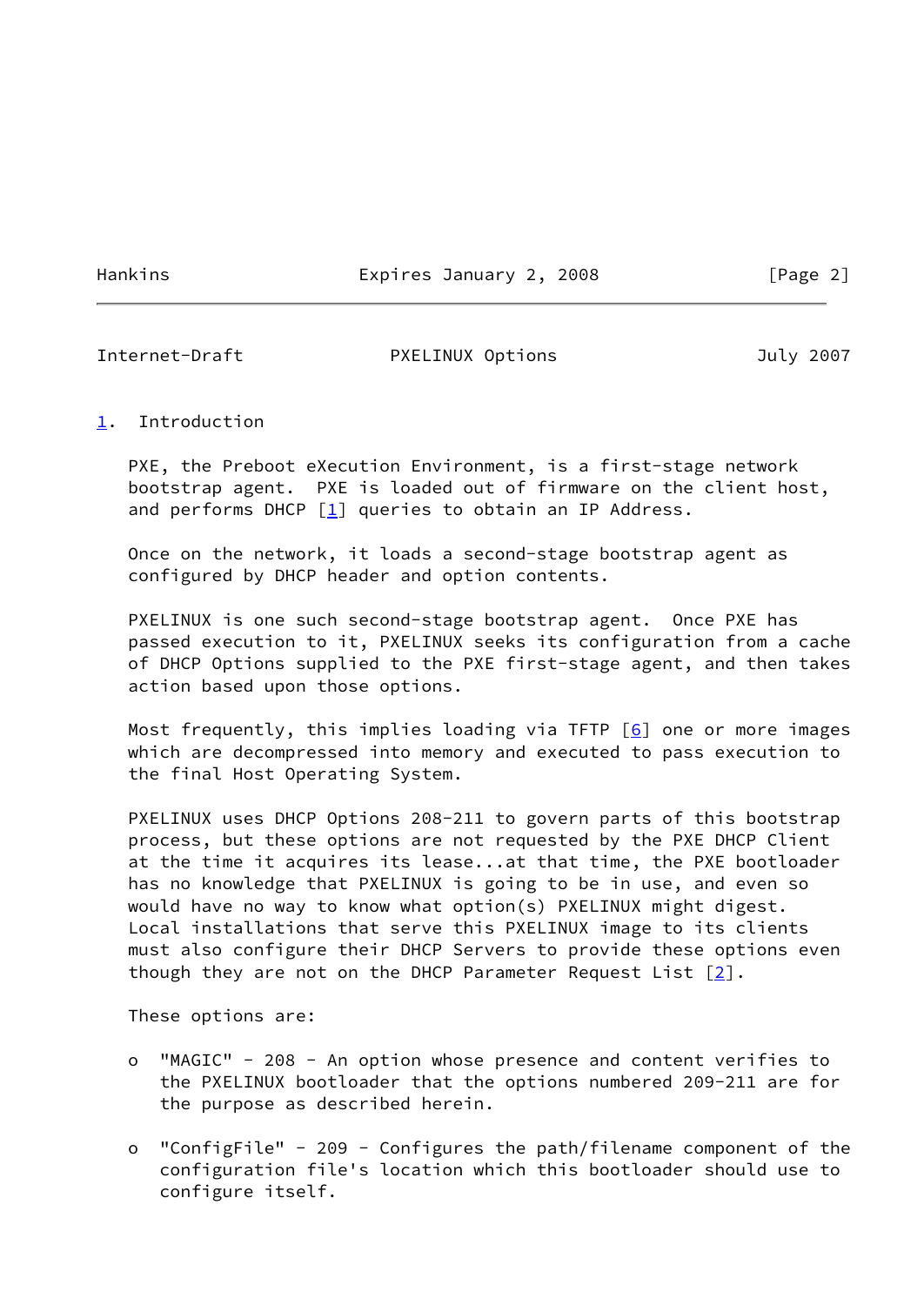- o "PathPrefix" 210 Configures a value to be prepended to the ConfigFile, to discern the directory location of the file.
- o "RebootTime" 211 Configures a timeout after which the bootstrap program will reboot the system (most likely returning it to PXE).

 Historically, these option codes numbering from 208-211 were designated 'Site Local', but after publication of [RFC3942](https://datatracker.ietf.org/doc/pdf/rfc3942) [[7\]](#page-13-2), they were made available for allocation as new standard DHCP Options. This document marks these codes as assigned.

| Hankins | Expires January 2, 2008 | [Page 3] |
|---------|-------------------------|----------|
|         |                         |          |

<span id="page-3-1"></span>Internet-Draft PXELINUX Options July 2007

 This direct assignment of option code values in the option definitions below is unusual as it is not mentioned in DHCP Option Code assignment guidelines  $\boxed{3}$ . This document's Option Code assignments are done within [RFC3942](https://datatracker.ietf.org/doc/pdf/rfc3942)'s provisions for documenting prior use of option codes within the new range (128-223 inclusive).

# <span id="page-3-0"></span>[2](#page-3-0). Terminology

- o "first-stage bootloader" Although a given boot loading order may have many stages, such as where a BIOS boots a DOS Boot Disk which then loads a PXE executable, it is in this example only the PXE executable that this document describes as the "first-stage bootloader" - in essence, this is the first stage of booting at which DHCP is involved.
- o "second-stage bootloader" This describes a program loaded by the first-stage bootloader at the behest of the DHCP Server.
- o "bootloader" and "network bootstrap agent" These are synonyms, excepting that "bootloader" is intentionally vague in that its next form of bootstrapping may not in fact involve network resources.

<span id="page-3-2"></span> The key words "MAY", "MUST", "MUST NOT", "SHOULD", and "SHOULD NOT" in this document are to be interpreted as described in [RFC2119](https://datatracker.ietf.org/doc/pdf/rfc2119)  $[4]$  $[4]$ .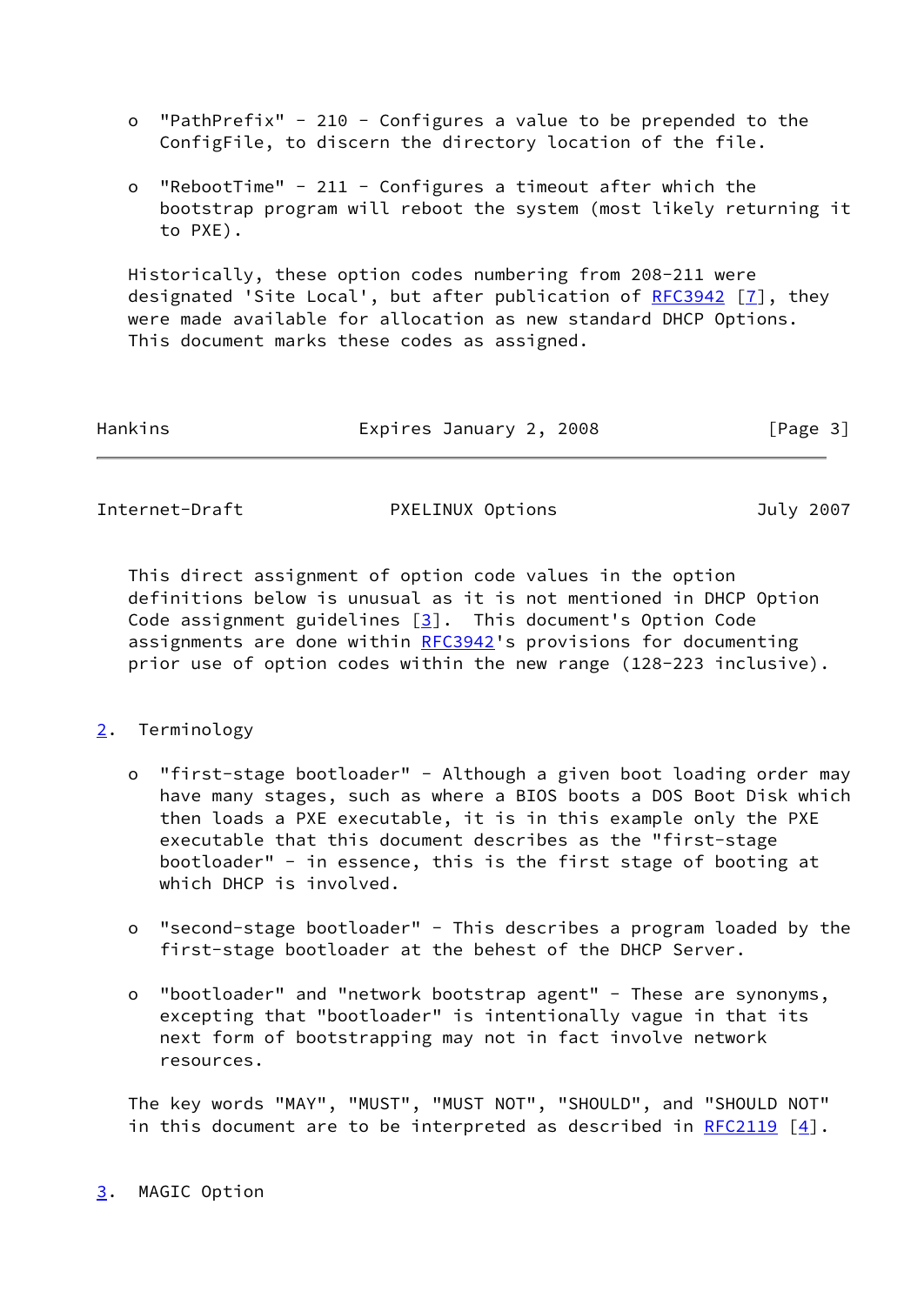#### <span id="page-4-0"></span>[3.1](#page-4-0). Description

 If this option is provided to the PXE bootloader, then the value is checked by PXELINUX to match the octet string f1:00:74:7e. If this matches, then PXELINUX bootloaders will also consume options 209-211, as described below. Otherwise, they are ignored.

 This measure was intended to ensure that, as the 'Site Local' option space is not allocated from a central authority, no conflict would result in a PXELINUX bootloader improperly digesting options intended for another purpose.

<span id="page-4-2"></span>

| Hankins            | Expires January 2, 2008                | [Page 4]  |
|--------------------|----------------------------------------|-----------|
| Internet-Draft     | PXELINUX Options                       | July 2007 |
| 3.2. Packet Format |                                        |           |
|                    | The MAGIC Option format is as follows: |           |

<span id="page-4-1"></span>

|  | Code Length m1 m2 m3 |  |                                     | m4 |  |
|--|----------------------|--|-------------------------------------|----|--|
|  |                      |  | 208   4   0xF1   0x00   0x74   0x7E |    |  |

The code for this option is 208. The length is always four.

<span id="page-4-3"></span>[3.3](#page-4-3). Applicability

This option is absolutely inapplicable to any other purpose.

### <span id="page-4-4"></span>[3.4](#page-4-4). Response to [RFC3942](https://datatracker.ietf.org/doc/pdf/rfc3942)

 The option code 208 will be adopted for this purpose and immediately deprecated. Future standards action may return this option to an available status should it be necessary.

A collision of the use of this option is harmless (at least from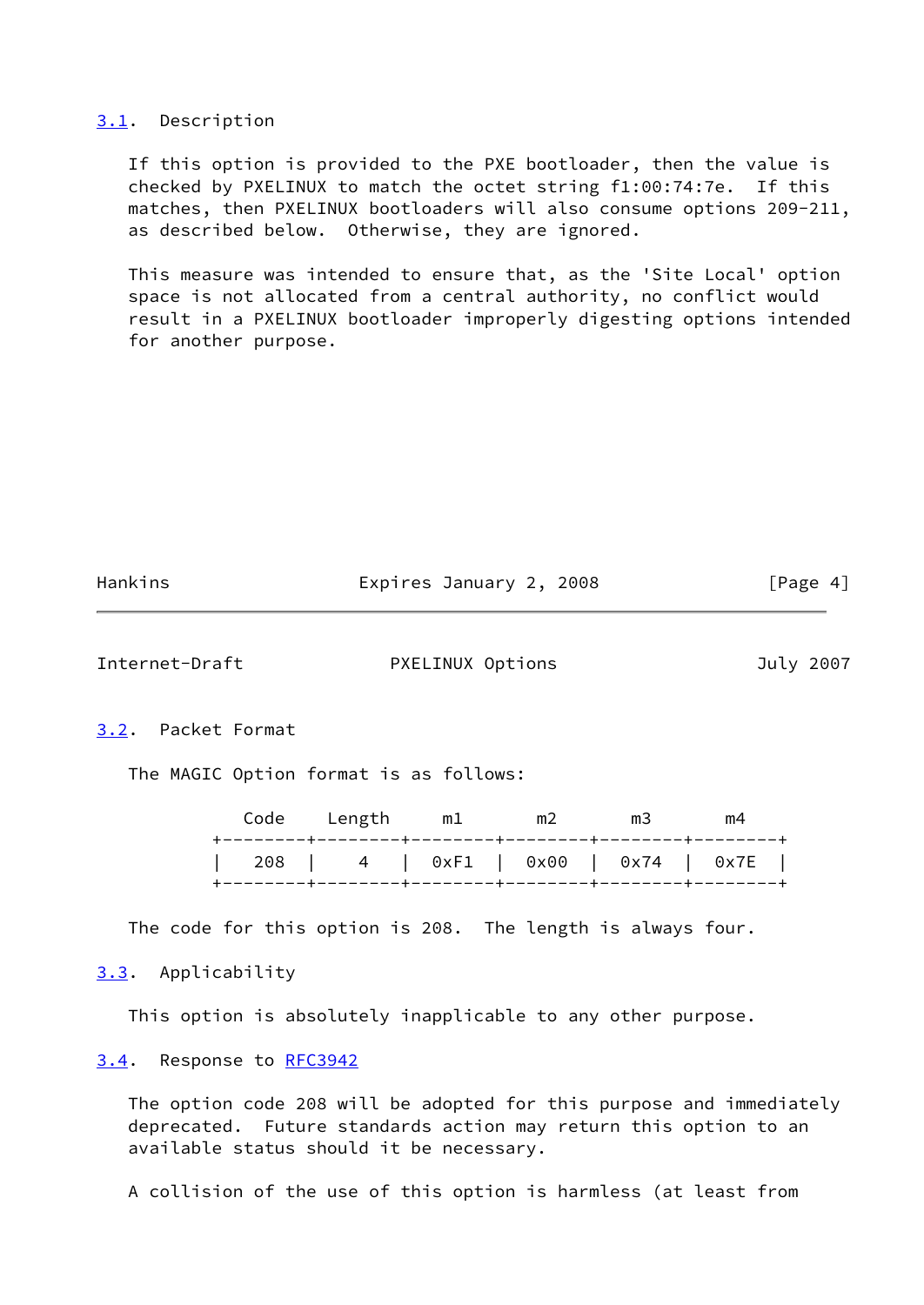PXELINUX' point of view) by design: if it does not match the aforementioned magic value, the PXELINUX bootloader will take no special action.

 The PXELINUX project will deprecate the use of this option, future versions of the software will not evaluate its contents.

 It is reasonable to utilize this option code for another purpose, but it is recommended to do this at a later time, given the desire to avoid potential collisions in legacy userbases.

### <span id="page-5-0"></span>[4](#page-5-0). Configuration File Option

#### <span id="page-5-1"></span>[4.1](#page-5-1). Description

 Once the PXELINUX executable has been entered from the PXE bootloader, it evaluates this option and loads a file of that name via TFTP. The contents of this file serve to configure PXELINUX in its next stage of bootloading (specifying boot image names, locations, boot-time flags, text to present the user in menu selections, etc).

 In the absence of this option, the PXELINUX agent will search the TFTP Server (as determined by PXE prior to this stage) for a config file of several default names.

| Hankins | Expires January 2, 2008 | [Page 5] |
|---------|-------------------------|----------|
|         |                         |          |

<span id="page-5-3"></span>Internet-Draft PXELINUX Options July 2007

### <span id="page-5-2"></span>[4.2](#page-5-2). Packet Format

The Configuration File Option format is as follows:

|  | Code Length Config-file |  |                             |
|--|-------------------------|--|-----------------------------|
|  |                         |  | 209   n   c1   c2      c(n) |

The code for this option is 209. The Config-file  $(cl..c(n))$  is an NVT-ASCII  $[5]$  $[5]$  printable string, it is not terminated by a zero or any other value.

<span id="page-5-4"></span>[4.3](#page-5-4). Applicability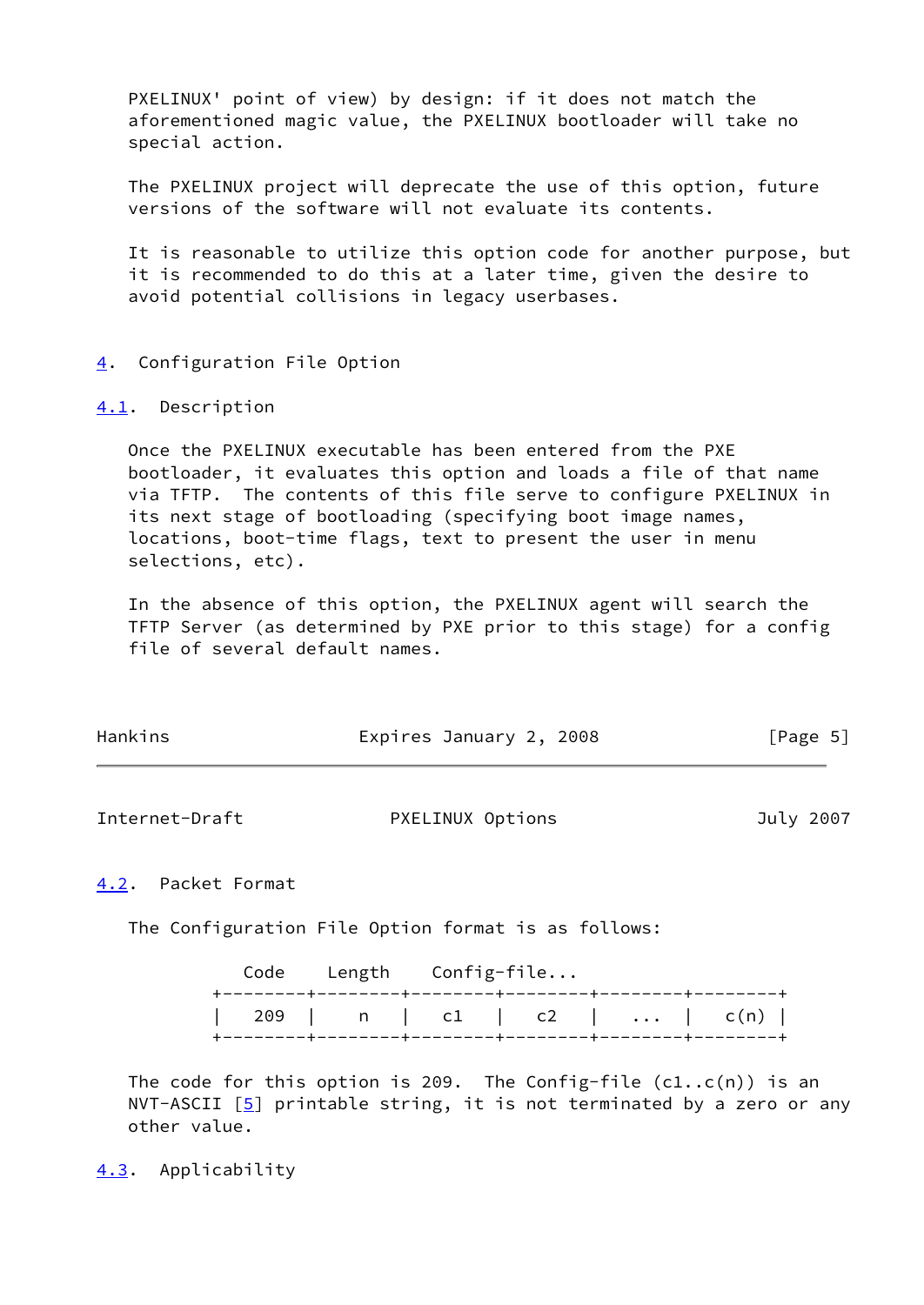Any bootloader, PXE or otherwise, that makes use of a separate configuration file rather than containing all configuration within DHCP options (which may be impossible due to the limited space available for DHCP options) may conceivably make use of this option.

#### <span id="page-6-0"></span>[4.4](#page-6-0). Response to [RFC3942](https://datatracker.ietf.org/doc/pdf/rfc3942)

The code 209 will be adopted for this purpose.

<span id="page-6-1"></span>[4.5](#page-6-1). Client and Server Behaviour

 The Config File Option MUST be supplied by the DHCP Server if it appears on the Parameter Request List, but MUST also be supplied if the server administrator believed it would later be useful to the client (such as because the server is configured to offer a second stage boot image which they know will make use of it). The option MUST NOT be supplied if no value has been configured for it, or if a value of zero length has been configured.

 The DHCP Client MUST only cache this option in a location the second stage bootloader may access it.

 The second-stage bootloader MUST, in concert with other DHCP Options and fields, use this option's value as a filename to be loaded via TFTP and read for further second-stage-loader-specific configuration parameters. The format and content of such a file is specific to the second-stage bootloader, and as such is out of scope of this document.

<span id="page-6-2"></span>[5](#page-6-2). Path Prefix Option

Hankins Expires January 2, 2008 [Page 6]

<span id="page-6-4"></span>Internet-Draft PXELINUX Options July 2007

# <span id="page-6-3"></span>[5.1](#page-6-3). Description

 In PXELINUX' case, it is often the case that several different environments would have the same TFTP path prefix, but would have different filenames (for example: hosts' bootloader images and config files may be kept in a directory structure derived from their MAC Address). Consequently, it was deemed worthwhile to deliver a TFTP path prefix configuration option, so that these two things could be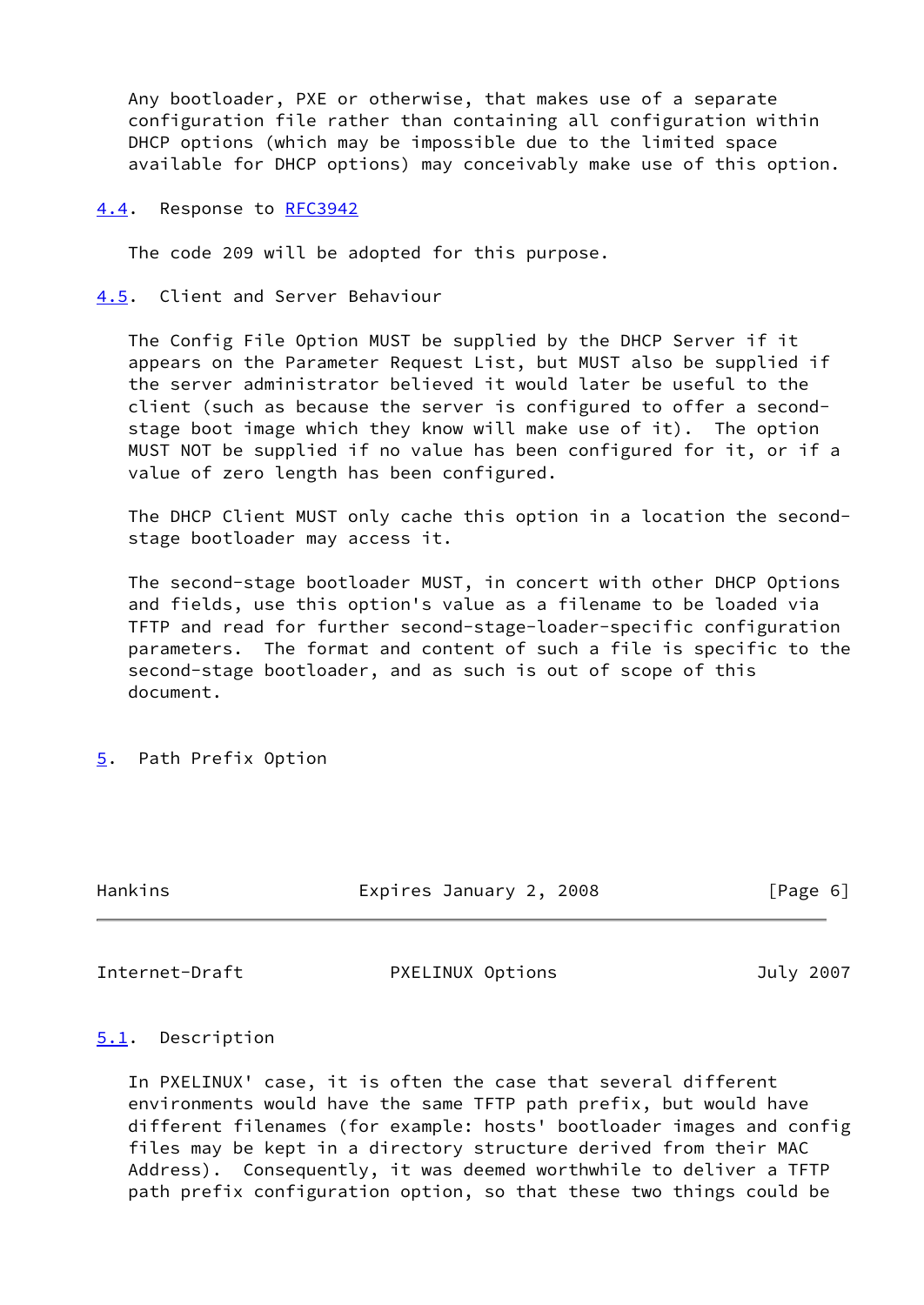configured separately in DHCP Server configuration: the prefix and the possibly-host-specific file location.

 The actual filename that PXELINUX requests from its TFTP server is derived by prepending this value to the Config File Option above. Once this config file is loaded and during processing, any TFTP file paths specified within it are similarly processed - prepending the contents of this option.

 The contents of the Path Prefix option are also prepended to all configured filename locations within the PXELINUX configuration file.

# <span id="page-7-0"></span>[5.2](#page-7-0). Packet Format

The Path Prefix Option format is as follows:

|  | Code Length Path-Prefix |  |                             |
|--|-------------------------|--|-----------------------------|
|  |                         |  | 210   n   p1   p2      p(n) |

 The code for this option is 210. The Path Prefix is an NVT-ASCII printable string, it is not terminated by zero or any other value.

# <span id="page-7-1"></span>[5.3](#page-7-1). Applicability

 This option came into existence because server administrators found it useful to configure the prefix and suffix of the config file path separately. A group of different PXE booting clients may use the same path prefix, but different filenames, or vice versa.

 The 'shortcut' this represents is worthwhile, but it is questionable whether that needs to manifest itself on the protocol wire.

 It only becomes interesting from a protocol standpoint if other options are adopted which prefix this value as well - performing a kind of string compression is highly beneficial to the limited available DHCP option space.

But it's clearly inapplicable to any current use of e.g. the FILENAME

| Hankins | Expires January 2, 2008 | [Page 7] |  |
|---------|-------------------------|----------|--|
|         |                         |          |  |

<span id="page-7-2"></span>

| Internet-Draft | PXELINUX Options | July 2007 |
|----------------|------------------|-----------|
|----------------|------------------|-----------|

header contents, or the DHCP Boot File Name option (#67). Use of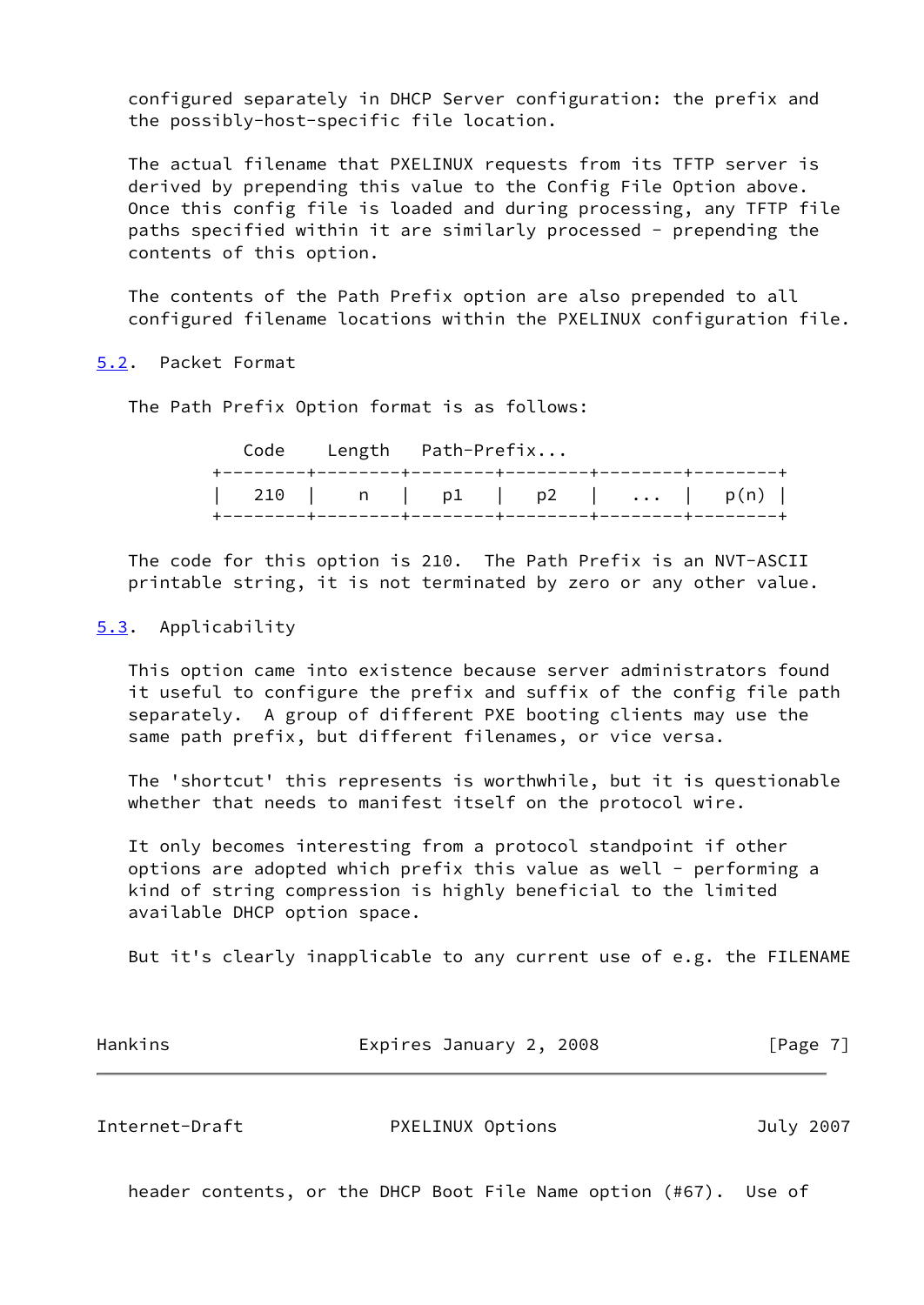these fields is encoded on firmware of thousands of devices which can't or are not likely to be upgraded. Altering any behaviour here is likely to cause severe compatibility problems.

 Although compression of the TFTP-loaded configuration file contents is not a compelling factor, contrived configurations using these values may also exist: Where each of a large variety of different clients load the same configuration file, with the same contents, but due to a differently configured path prefix actually load different images. Whether this sort of use is truly needed remains unproven.

<span id="page-8-0"></span>[5.4](#page-8-0). Response to [RFC3942](https://datatracker.ietf.org/doc/pdf/rfc3942)

The code 210 will be adopted for this purpose.

<span id="page-8-1"></span>[5.5](#page-8-1). Client and Server Behaviour

 The Path Prefix option MUST be supplied by the DHCP Server if it appears on the Parameter Request List, but MUST also be supplied if the server administrator believed it would later be useful to the client (such as because the server is configured to offer a second stage boot image which they know will make use of it). The option MUST NOT be supplied if no value has been configured for it, or if a value of zero length has been configured.

 The DHCP Client MUST only cache this option in a location where the second-stage bootloader may access it.

 The second-stage bootloader MUST prepend this option's value, if any, to the contents of the ConfigFile option prior to obtaining the resulting value via TFTP, or the default 'Config File Search Path' which the second-stage bootloader iterates in the absence of a Config File Option. The client MAY prepend the value to other configuration directives within that file once it has been loaded. The client MUST NOT prepend this option's value to any other DHCP option contents or field, unless explicitly stated in a document describing that option or field.

- <span id="page-8-2"></span>[6](#page-8-2). Reboot Time Option
- <span id="page-8-3"></span>[6.1](#page-8-3). Description

 Should PXELINUX be executed, and then for some reason be unable to reach its TFTP server to continue bootstrapping, the client will by default reboot itself after 300 seconds have passed. This may be too long, too short, or inappropriate behaviour entirely, depending on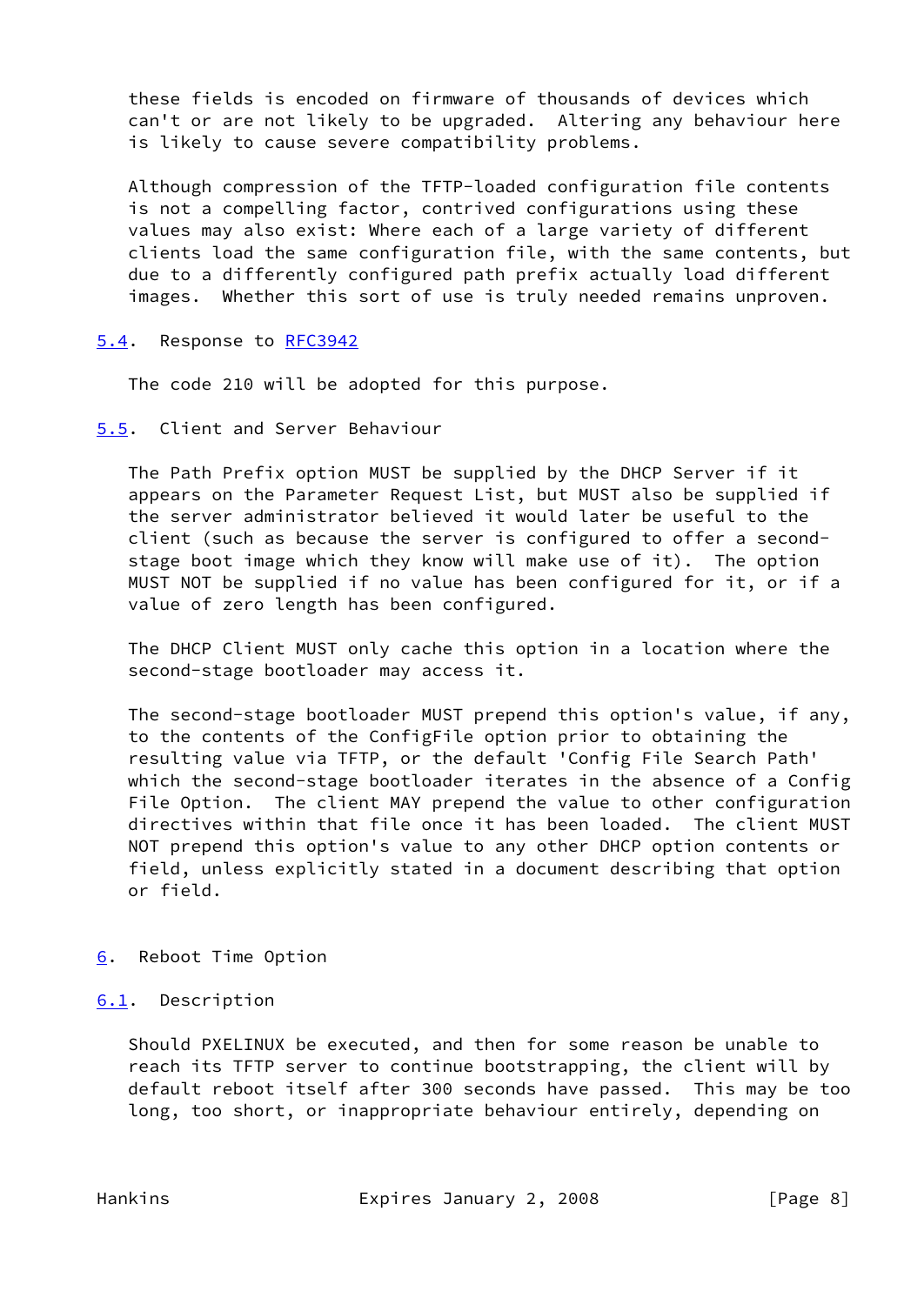<span id="page-9-1"></span>Internet-Draft PXELINUX Options July 2007

the environment.

 By configuring a non-zero value in this option, admins can inform PXELINUX of what specific timeout is desired. The client will reboot itself if it fails to achieve its configured network resources within the specified number of seconds.

 This reboot will run through the system's normal boot-time execution path, most likely leading it back to PXE and therefore PXELINUX. So, in the general case, this is akin to returning the client to the DHCP INIT state.

 By configuring zero, the feature is disabled, and instead the client chooses to remove itself from the network and wait indefinitely for operator intervention.

 It should be stressed that this is in no way related to configuring a lease-time. The perceived transition to INIT state is due to client running state - reinitializing itself - not due to lease timer activity. That is, it is not safe to assume that a PXELINUX client will abandon its lease when this timer expires.

<span id="page-9-0"></span>[6.2](#page-9-0). Packet Format

The Reboot Time Option format is as follows:

|  | Code Length |                                                                                |  |
|--|-------------|--------------------------------------------------------------------------------|--|
|  |             | Reboot Time<br>$\begin{array}{ c c c c c c c c } \hline \end{array}$ ( 211   4 |  |

 The code for this option is 211. The length is always four. The Reboot Time is a 32-bit (4 byte) integer in network byte order.

### <span id="page-9-2"></span>[6.3](#page-9-2). Applicability

 Any network bootstrap program in any sufficiently complex networking environment could conceivably enter into such a similar condition. Either due to having its IP address stolen out from under it by a rogue client on the network, by being moved between networks where its PXE-derived DHCP lease is no longer valid, or any similar means.

 It seems desirable for any network bootstrap agent to implement an ultimate timeout for it to start over.

The client may, for example, get different, working configuration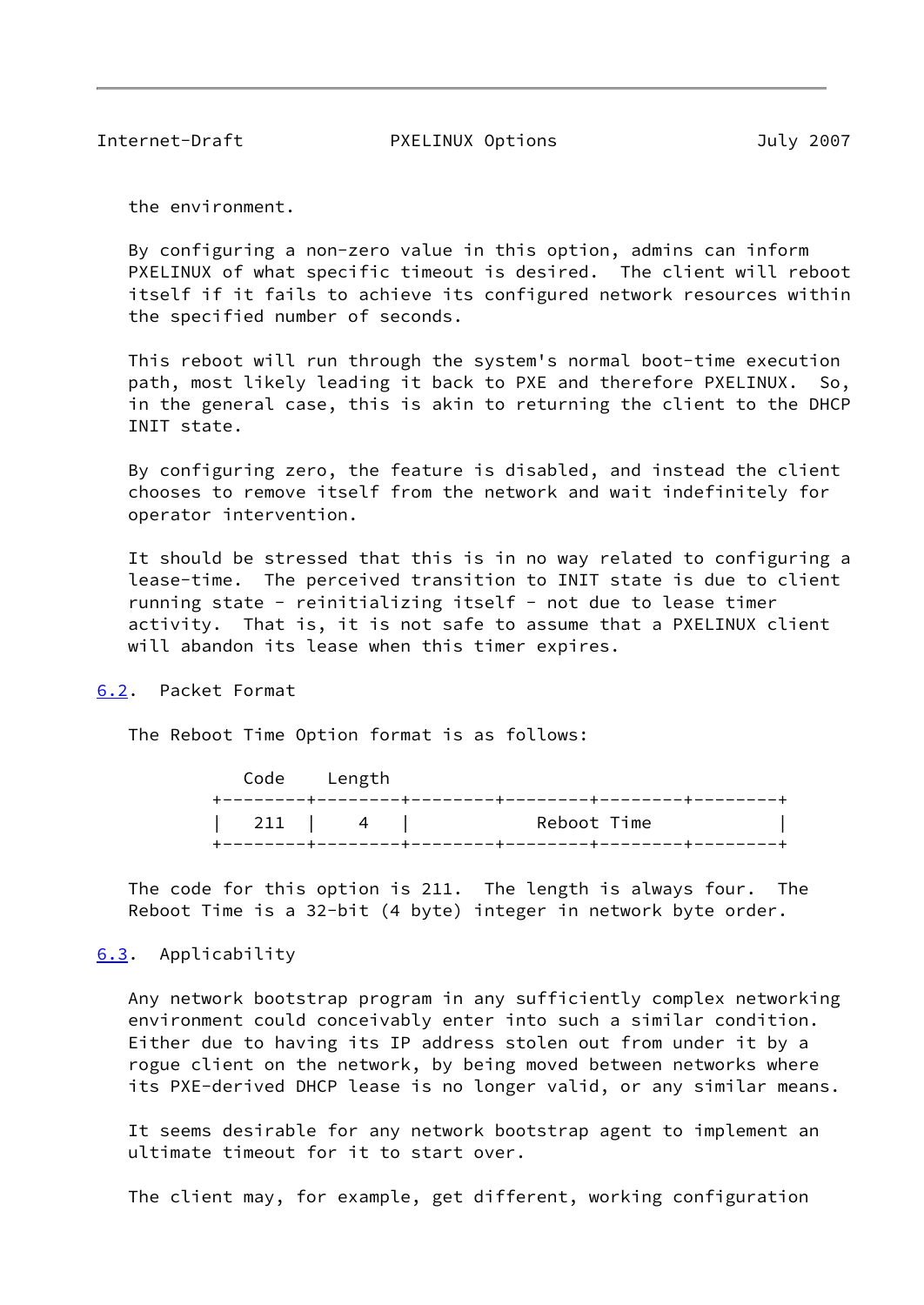parameters from a different DHCP server upon restarting.

Hankins **Expires January 2, 2008** [Page 9]

# <span id="page-10-1"></span>Internet-Draft PXELINUX Options July 2007

# <span id="page-10-0"></span>[6.4](#page-10-0). Response to [RFC3942](https://datatracker.ietf.org/doc/pdf/rfc3942)

The code 211 will be adopted for this purpose.

<span id="page-10-2"></span>[6.5](#page-10-2). Client and Server Behaviour

 The Reboot Time Option MUST be supplied by the DHCP Server if it appears on the Parameter Request List, but MUST also be supplied if the server administrator believed it would later be useful to the client (such as because the server is configured to offer a second stage boot image which they know will make use of it). The option MUST NOT be supplied if no value has been configured for it, or if it contains a value of zero length.

 The DHCP Client MUST only cache this option in a location the second stage bootloader may access it.

 If the value of this option is nonzero, the second-stage bootloader MUST schedule a timeout: after a number of seconds equal to this option's value have passed, the second-stage bootloader MUST reboot the system, ultimately returning the path of execution back to the first-stage bootloader. It MUST NOT reboot the system once the thread of execution has been passed to the host operating system (at which point this timeout is effectively obviated).

 If the value of this option is zero, the second-stage bootloader MUST NOT schedule such a timeout at all. Any second-stage bootloader that finds it has encountered excessive timeouts attempting to obtain its host operating system SHOULD disconnect itself from the network to wait for operator intervention, but MAY continue to attempt to acquire the host operating system indefinitely.

# <span id="page-10-3"></span>[7](#page-10-3). Specification Conformance

 To conform to this specification, clients and servers MUST implement the Configuration File, Path Prefix, and Reboot Time options as directed.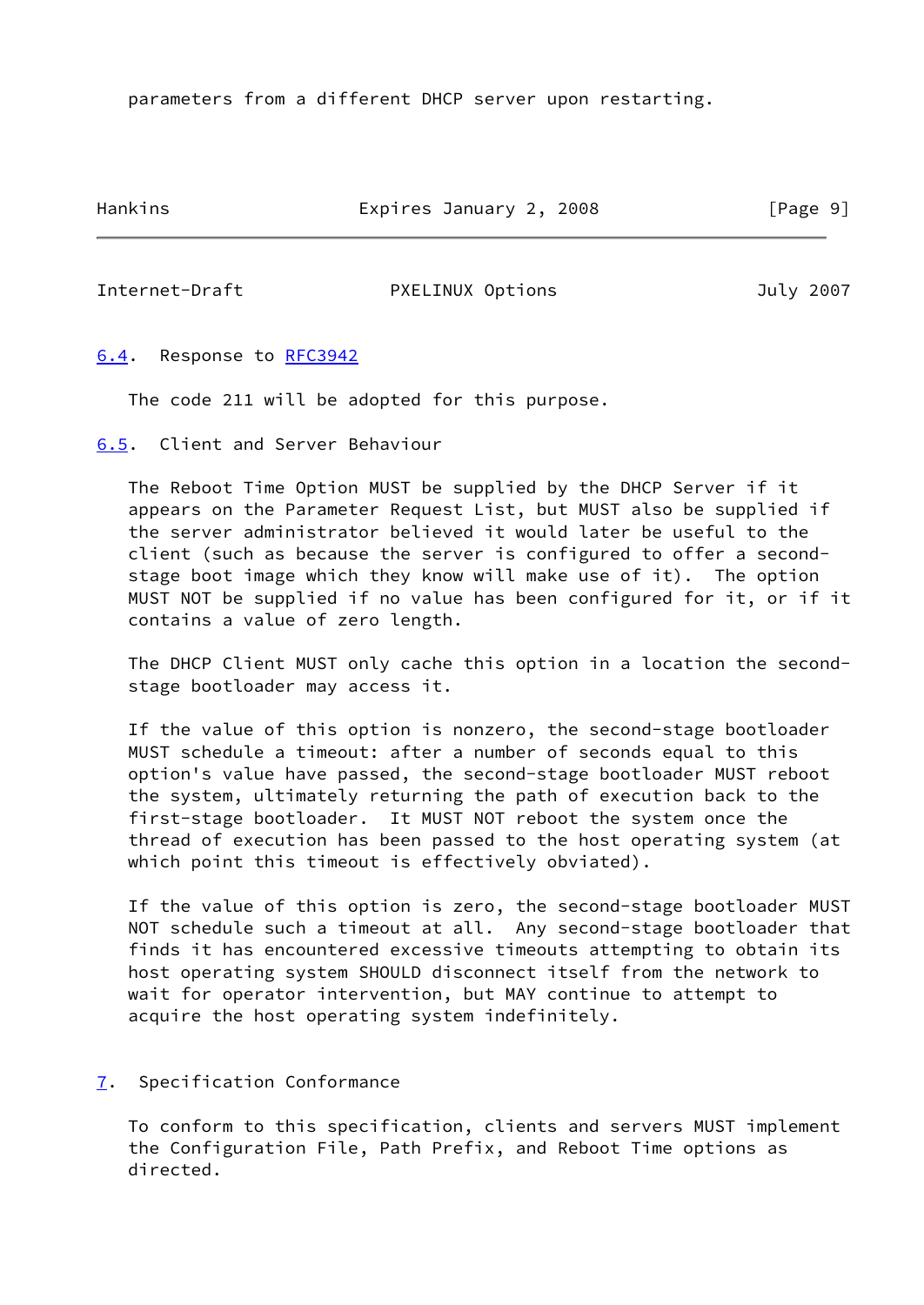The MAGIC option MAY NOT be implemented, as it has been deprecated.

<span id="page-11-0"></span>[8](#page-11-0). Security Considerations

 PXE and PXELINUX allow any entity acting as a DHCP server to execute arbitrary code upon a system. At present, no PXE implementation is known to implement Authentication mechanisms  $[8]$  so that PXE clients can be sure they are receiving configuration information from the

Hankins **Expires January 2, 2008** [Page 10]

<span id="page-11-2"></span>Internet-Draft PXELINUX Options July 2007

correct, authoritative DHCP Server.

 The use of TFTP by PXE and PXELINUX also lacks any form of cryptographic signature - so a 'Man in the Middle' attack may lead to an attacker's code being executed on the client system. Since this is not an encrypted channel, any of the TFTP loaded data may also be exposed (such as in loading a "RAMDISK" image, which contains /etc/ passwd or similar information).

 The use of the Ethernet MAC Address as the client's unique identity may allow an attacker who takes on that identity to gain inappropriate access to a client system's network resources by being given by the DHCP Server whatever 'keys' are required to in fact be the target system (to boot up as though it were the target).

 Great care should be taken to secure PXE and PXELINUX installations, such as by using IP Firewalls, to reduce or eliminate these concerns.

 A nearby attacker might feed a "Reboot Time" option value of 1 second to a mass of unsuspecting clients, to effect a Denial Of Service upon the DHCP Server, but then again it may just as easily supply these clients with rogue second-stage bootloaders which simply transmit a flood of packets.

 This document in and by itself provides no security, nor does it impact existing DCHP security as described in  $RFC2131$  [[1\]](#page-12-4).

<span id="page-11-1"></span>[9](#page-11-1). IANA Considerations

IANA is requested to: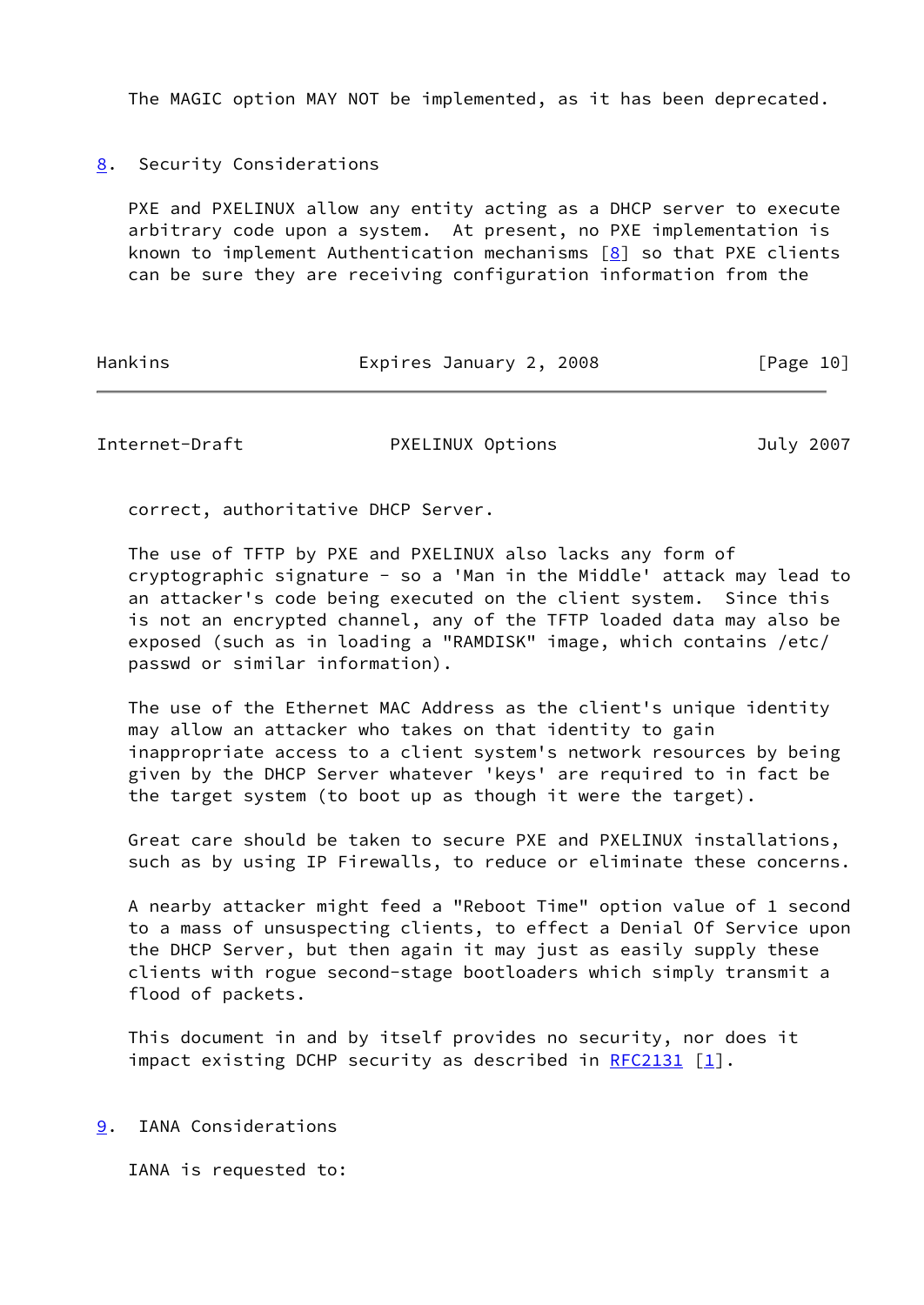- 1. Move DHCPv4 Option code 208 from 'Tentatively Assigned' to 'Assigned', referencing this document. IANA is also requested to mark this same option code, 208, as Deprecated.
- 2. Move DHCPv4 Option code 209 from 'Tentatively Assigned' to 'Assigned', referencing this document.
- 3. Move DHCPv4 Option code 210 from 'Tentatively Assigned' to 'Assigned', referencing this document.
- 4. Move DHCPv4 Option code 211 from 'Tentatively Assigned' to 'Assigned', referencing this document.

| Hankins | Expires January 2, 2008 | [Page 11] |
|---------|-------------------------|-----------|
|         |                         |           |

<span id="page-12-1"></span>

| Internet-Draft | PXELINUX Options | July 2007 |
|----------------|------------------|-----------|
|                |                  |           |

# <span id="page-12-0"></span>[10.](#page-12-0) Acknowledgements

 These options were designed and implemented for the PXELINUX project by H. Peter Anvin, and he was instrumental in producing this document. Shane Kerr has also provided feedback which has improved this document.

# <span id="page-12-2"></span>[11.](#page-12-2) References

# <span id="page-12-3"></span>[11.1](#page-12-3). Normative References

- <span id="page-12-4"></span>[1] Droms, R., "Dynamic Host Configuration Protocol", [RFC 2131,](https://datatracker.ietf.org/doc/pdf/rfc2131) March 1997.
- <span id="page-12-5"></span> [2] Alexander, S. and R. Droms, "DHCP Options and BOOTP Vendor Extensions", [RFC 2132](https://datatracker.ietf.org/doc/pdf/rfc2132), March 1997.
- <span id="page-12-6"></span> [3] Droms, R., "Procedures and IANA Guidelines for Definition of New DHCP Options and Message Types", [BCP 43](https://datatracker.ietf.org/doc/pdf/bcp43), [RFC 2939](https://datatracker.ietf.org/doc/pdf/rfc2939), September 2000.
- <span id="page-12-7"></span> [4] Bradner, S., "Key words for use in RFCs to Indicate Requirement Levels", **BCP 14, [RFC 2119](https://datatracker.ietf.org/doc/pdf/rfc2119)**, March 1997.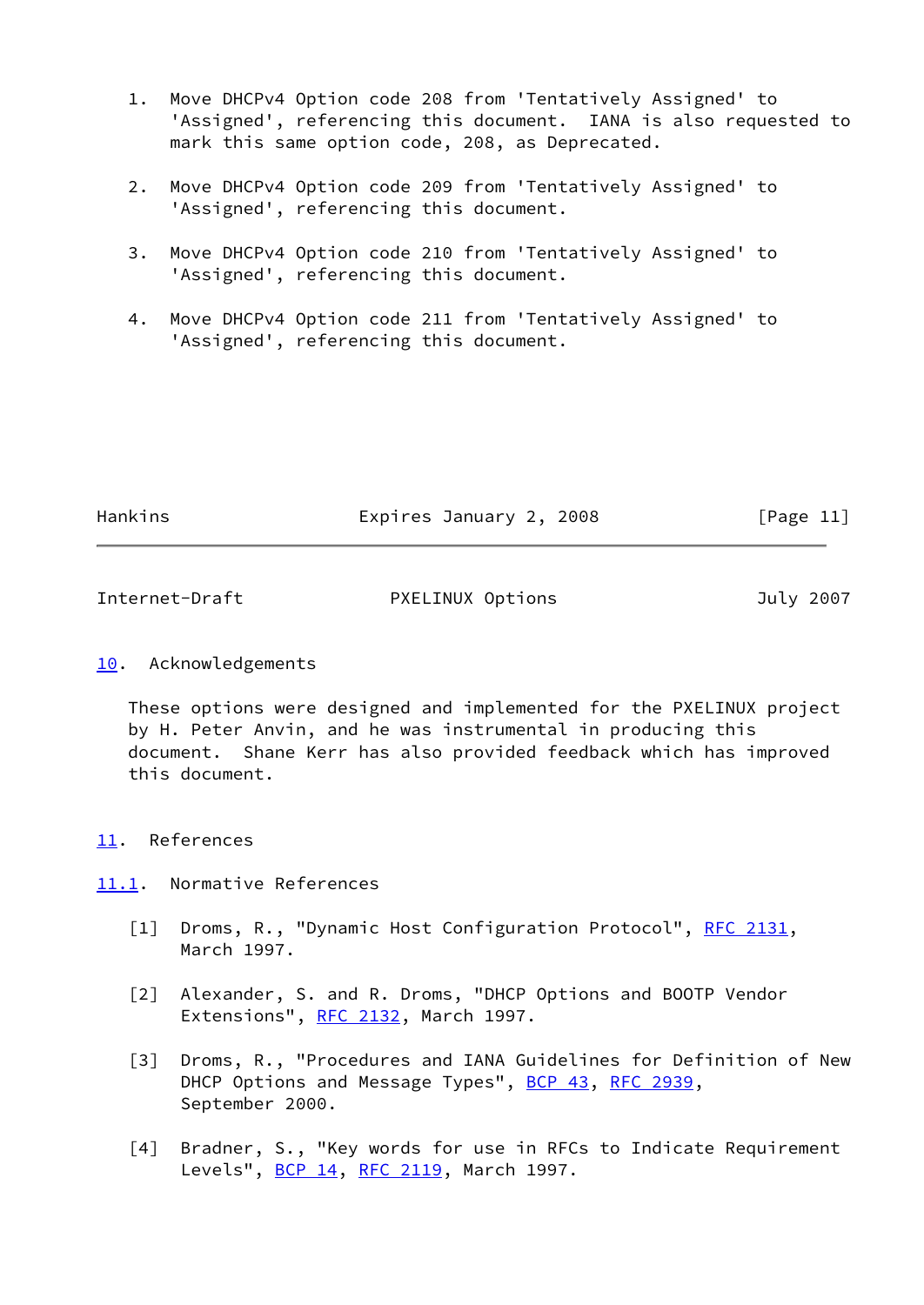- <span id="page-13-3"></span> [5] Postel, J. and J. Reynolds, "Telnet Protocol Specification", STD 8, [RFC 854,](https://datatracker.ietf.org/doc/pdf/rfc854) May 1983.
- <span id="page-13-4"></span><span id="page-13-2"></span><span id="page-13-1"></span><span id="page-13-0"></span>[11.2](#page-13-0). Informative References
	- [6] Sollins, K., "The TFTP Protocol (Revision 2)", STD 33, [RFC 1350,](https://datatracker.ietf.org/doc/pdf/rfc1350) July 1992.
	- [7] Volz, B., "Reclassifying Dynamic Host Configuration Protocol version 4 (DHCPv4) Options", [RFC 3942](https://datatracker.ietf.org/doc/pdf/rfc3942), November 2004.
	- [8] Droms, R. and W. Arbaugh, "Authentication for DHCP Messages", [RFC 3118](https://datatracker.ietf.org/doc/pdf/rfc3118), June 2001.

Hankins **Expires January 2, 2008** [Page 12] Internet-Draft PXELINUX Options July 2007 Author's Address David W. Hankins Internet Systems Consortium, Inc. 950 Charter Street Redwood City, CA 94063 US

 Phone: +1 650 423 1307 Email: David\_Hankins@isc.org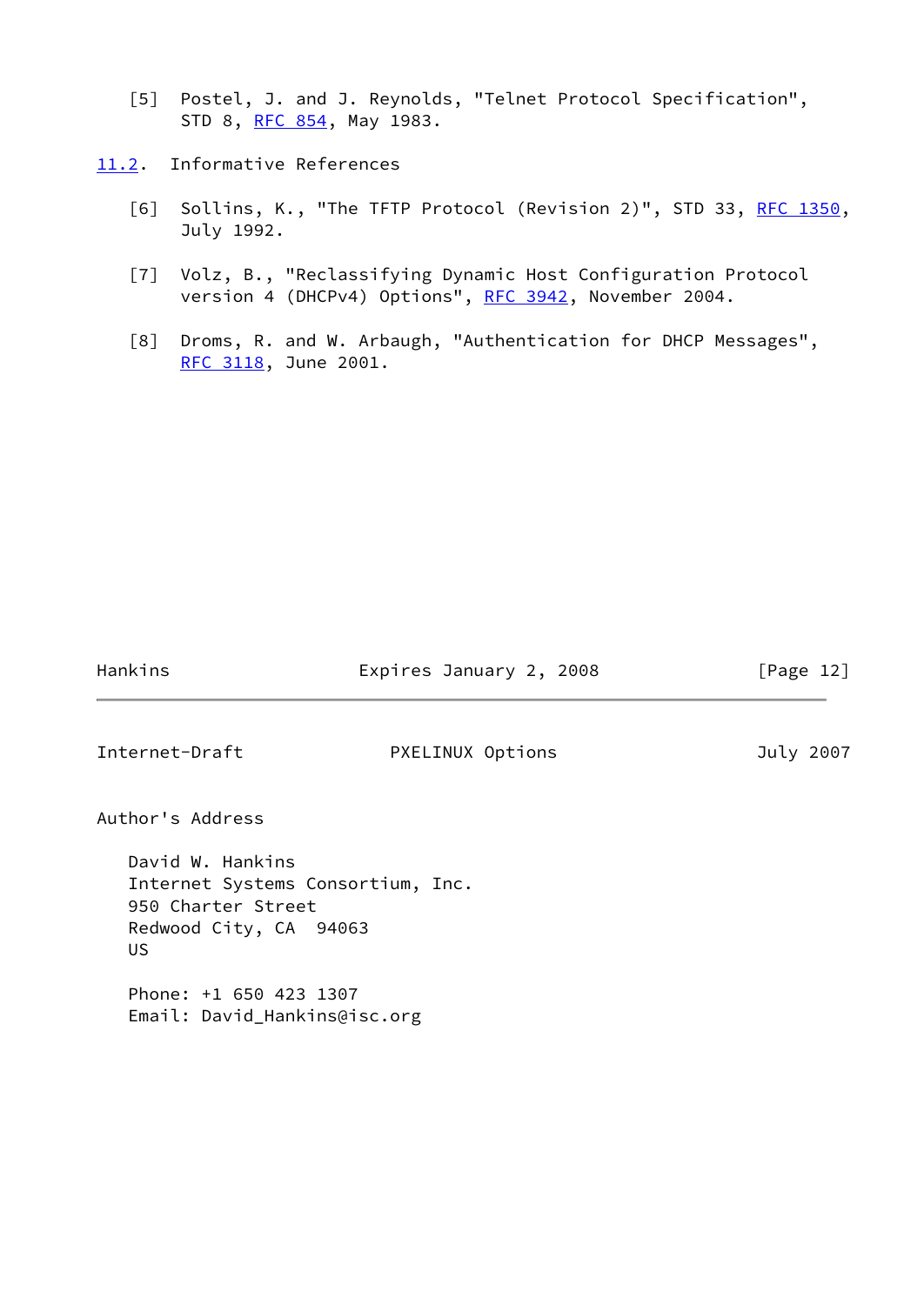Hankins **Expires January 2, 2008** [Page 13]

<span id="page-14-0"></span>Internet-Draft PXELINUX Options July 2007

Full Copyright Statement

Copyright (C) The IETF Trust (2007).

 This document is subject to the rights, licenses and restrictions contained in  $\underline{BCP}$  78, and except as set forth therein, the authors retain all their rights.

 This document and the information contained herein are provided on an "AS IS" basis and THE CONTRIBUTOR, THE ORGANIZATION HE/SHE REPRESENTS OR IS SPONSORED BY (IF ANY), THE INTERNET SOCIETY, THE IETF TRUST AND